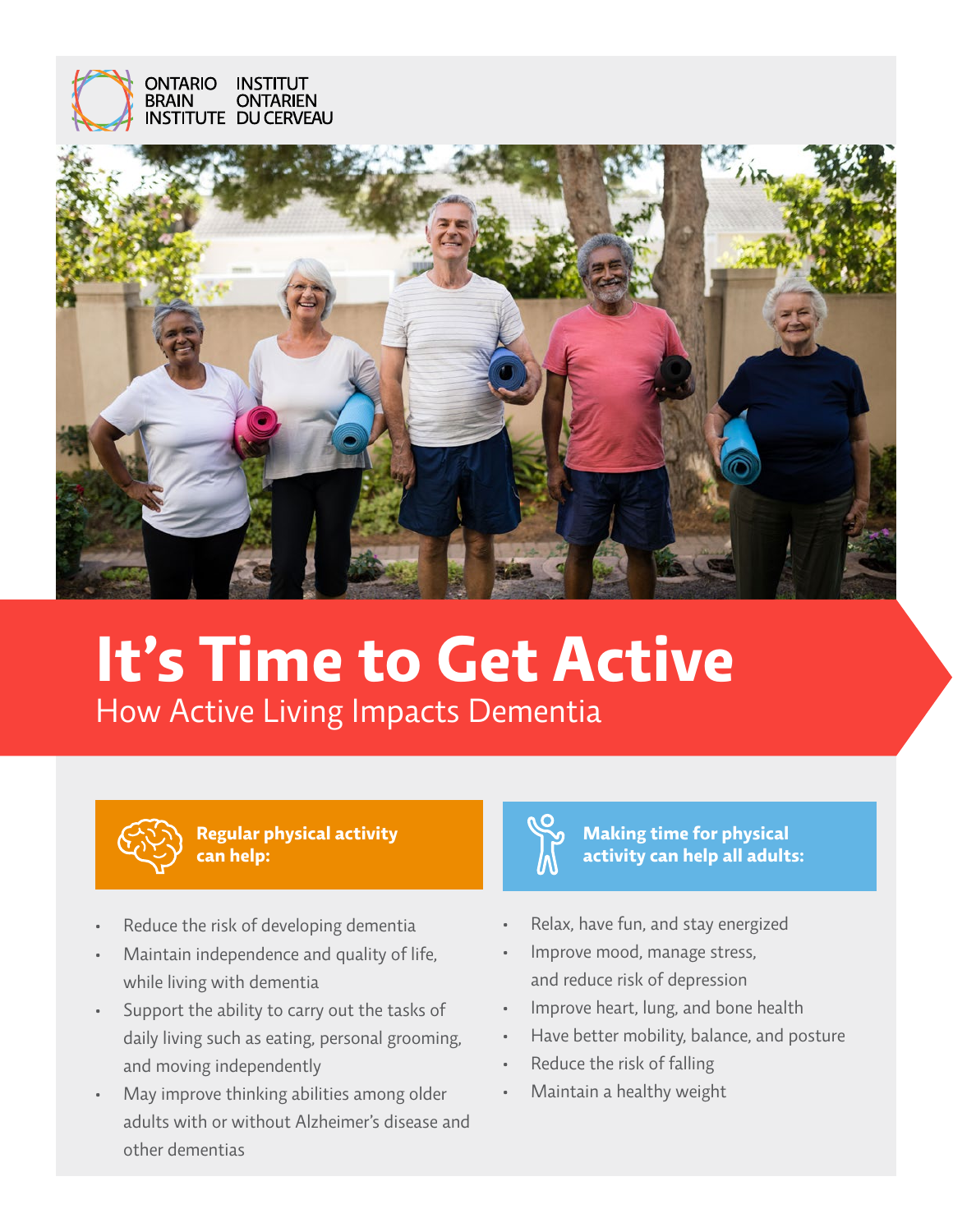# **What Kinds of Physical Activity Should You Do?**

The information below aligns with the Physical Activity Guidelines for Older Adults from the Canadian Society for Exercise Physiology. Click here to access: <https://csepguidelines.ca/>

#### **Aerobic Activity -** Breathe a little harder



**How much:** 150 minutes/week (30 minutes/day, most days of the week) **How intense:** Moderate to vigorous

Your heart is beating faster and you can still talk, but not sing. **Examples:**



Snowshoeing



Stationary biking

Swimming Aerobics classes



#### Dance classes

### **Strength Training -** Feel your arms, legs, back, and abdomen working. Can be done sitting or standing.

#### **How much:** 2 days/week

**How intense:** Moderate to vigorous

Exercises where you are contracting muscles against resistance until they are fatigued.



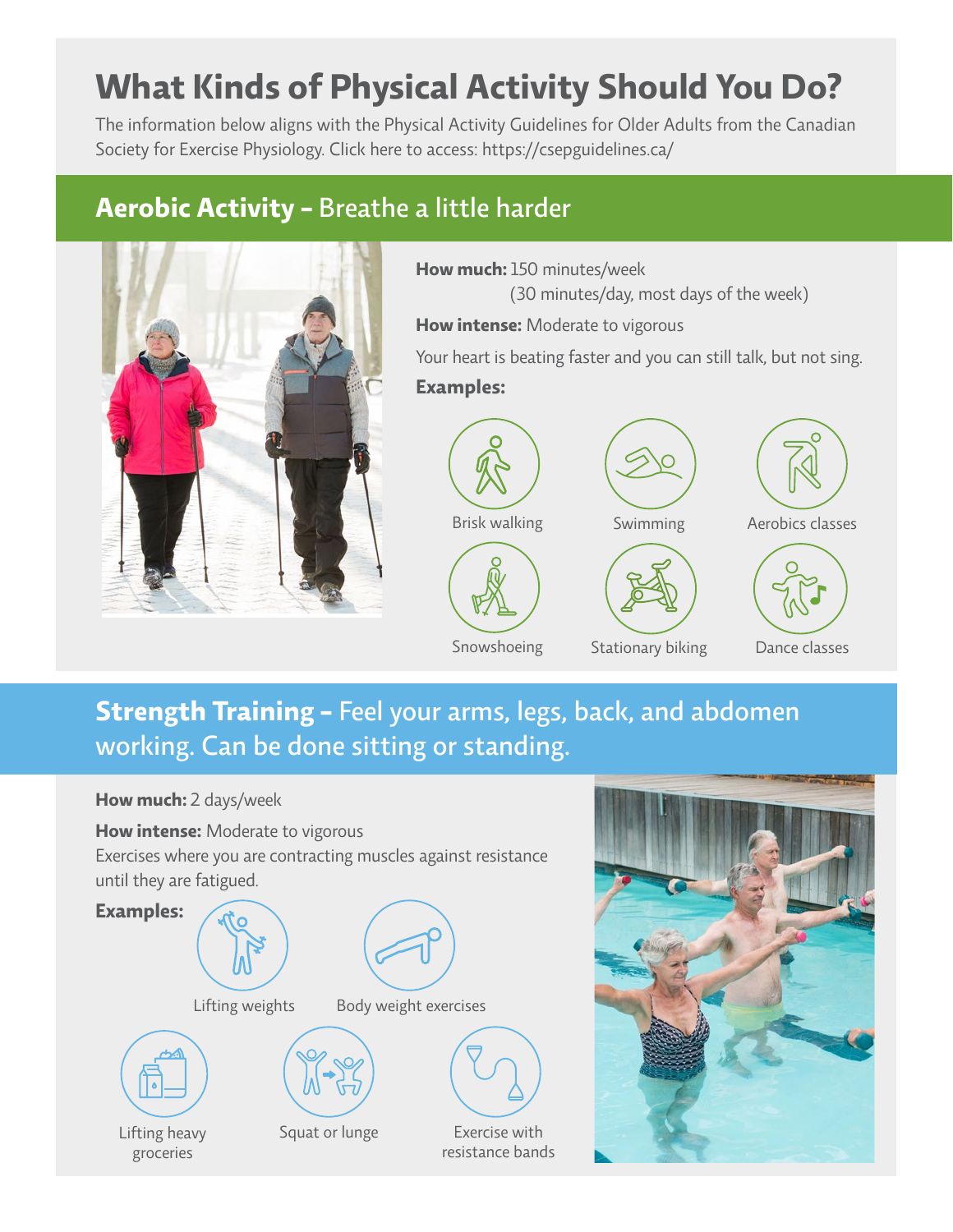#### **Balance Exercises -** Challenge your balance and improve stability



**How much:** Daily **How intense:** Light to moderate Activities that challenge and strengthen your balance and stability.

**Examples:**



#### **Everyday Movement -** Get moving to get the blood flowing



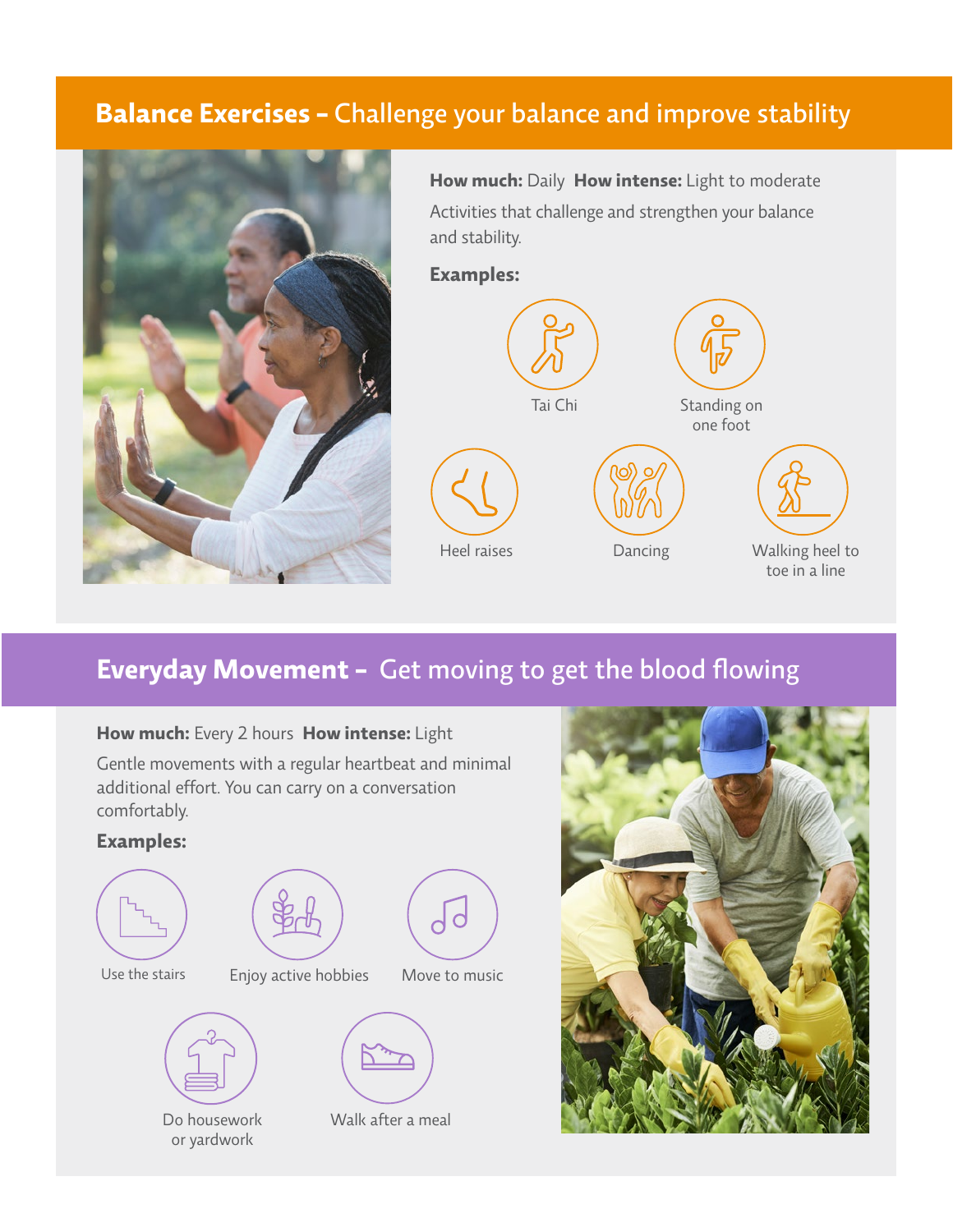## **Keep in mind -** If you're already active, keep it up! If your goal is to become more active, discuss your plans with a health professional if:

- You have a medical condition such as heart disease or diabetes
- You feel dizzy or lose your balance when being active
- You have a bone or joint injury (e.g., a problem with your back or hips)

**It's not too late to start.** Find a comfortable pace. When you feel ready, add a few minutes or additional activities.



#### **Stay Safe -** Exercise at your own pace and ability



- Use a cane or other mobility aid if needed
- Ask a friend to join you
- Try seated exercises
- Hold a chair, counter, or grab bar when doing standing exercises
- Join a program with a qualified instructor or ask a health professional to help you modify your activities and work towards regaining mobility

**Take extra care as a pedestrian.** Wear an ID bracelet or smart watch, or carry a smartphone if you are walking alone.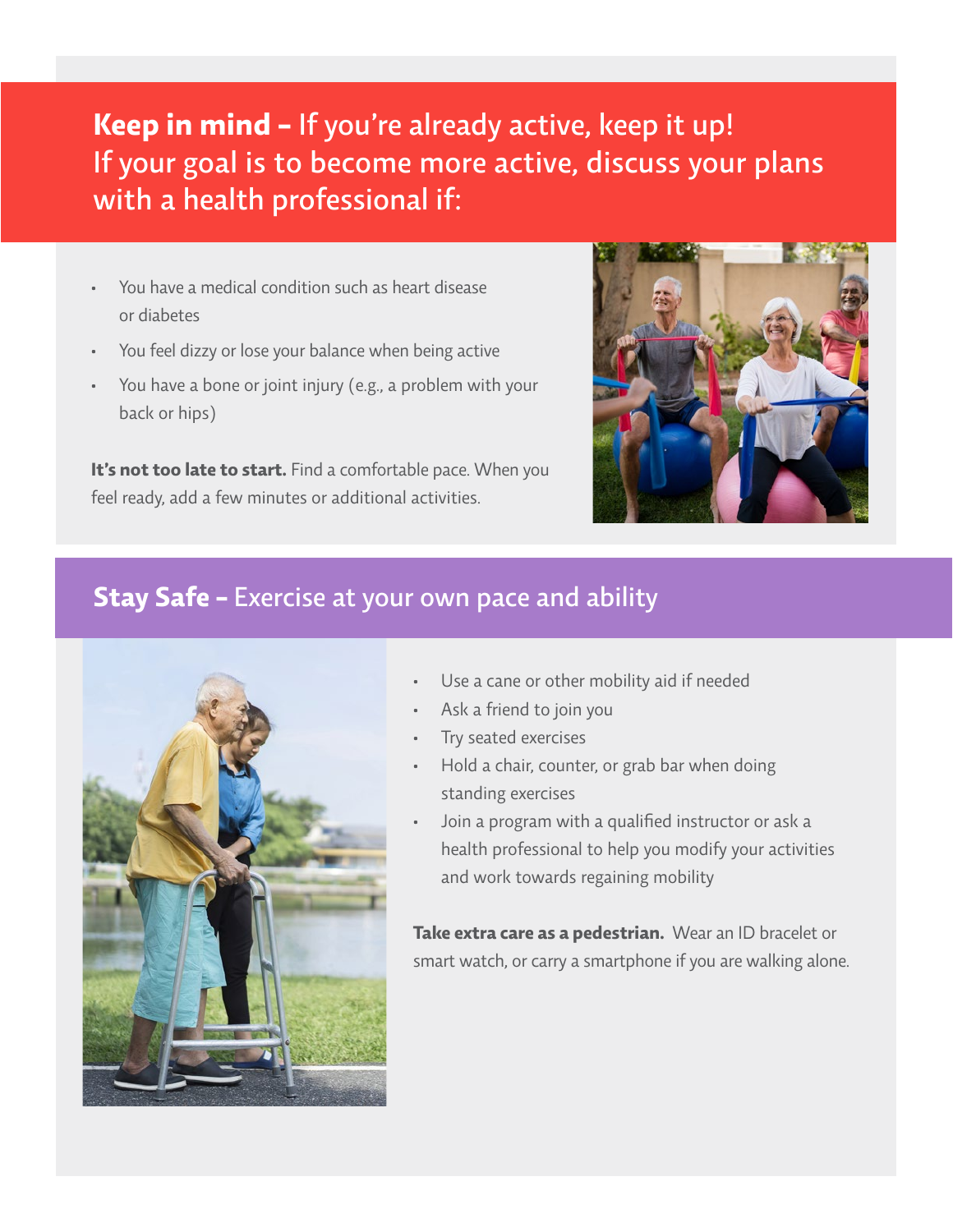## **Make It Stick**

**Be active with others** (including pets). It's fun and provides opportunity for social interaction and support. Plus, you're more likely to get moving if you make a commitment to do it with someone else.

**Make a routine with the action planner.** Creating a structured plan helps you get active and stay on-track.

**Start small,** and with continual dedication and progress, you may be surprised at what you can do.

**Build on your abilities, interests, and skills.** Choose activities you like and have fun!

## For more information call: